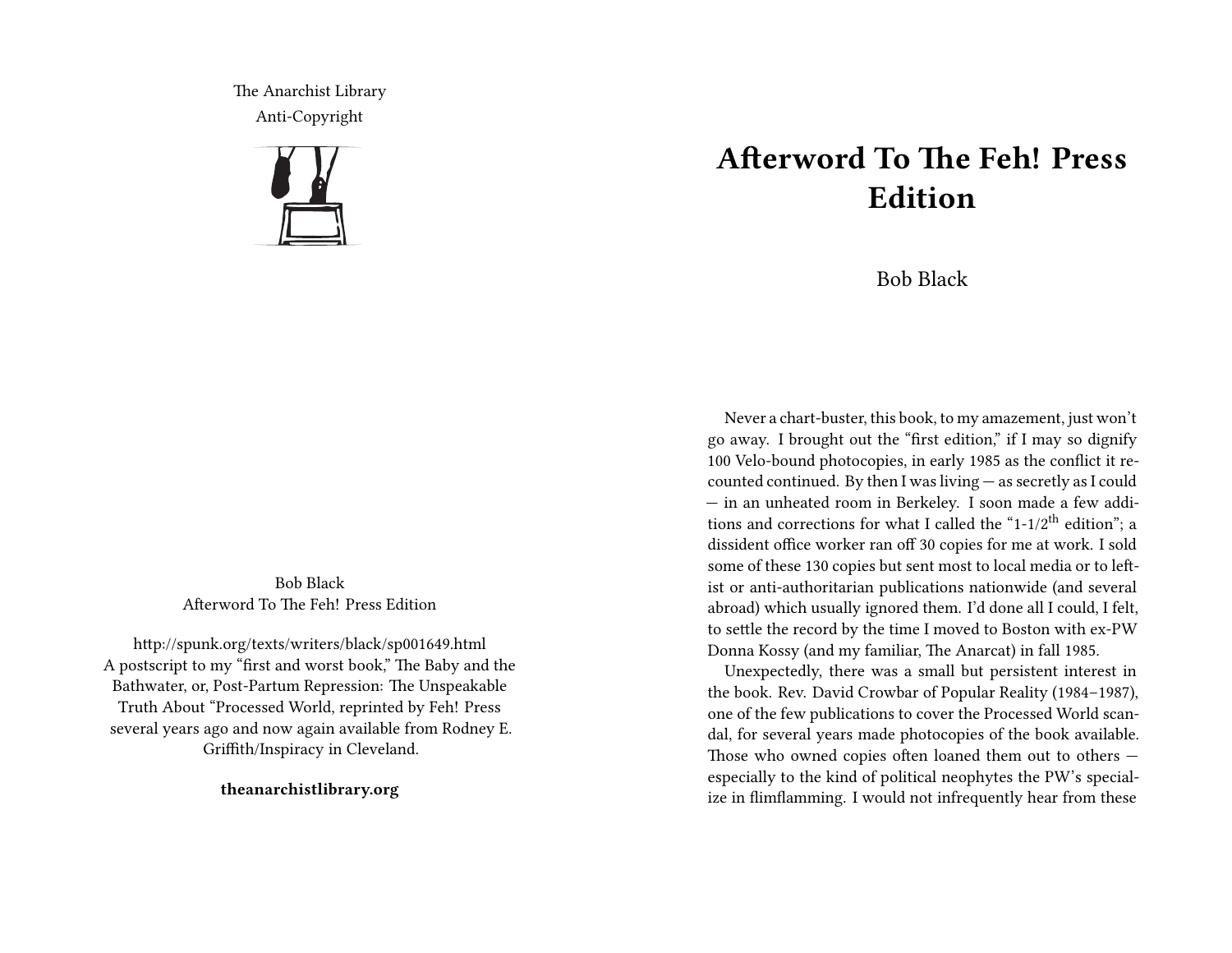readers and welcomed their queries. Cynically, I always urged them to question PW too, well aware that they'd get snubbed and placed on an enemies list. I've heard from second-hand B/B readers from as far away as England, where no more than two or three copies could have penetrated.

Between the writing of B/B and the Hegira to Boston, I passed 4-1/2 months in Los Angeles working for the American Civil Liberties Union of Southern California, at work/study wages, doing legal research and writing in support of some of their victimless-crime litigation. For the first time in almost a year I felt safe. I was also in love. Although PW had pronounced me monomaniacal and obsessive, what I did next, ignoring those who'd exiled me, was produce some of my best-known and (in my opinion) best texts, such as "The Abolition of Work," "The Best Book Catalog in the World," and "Elementary Watsonianism." (Writing well is the best revenge.) The first two provoked Loompanics Unlimited to propose to publish the collection which came out a year later as The Abolition of Work and Other Essays. The second I sold to one left-yuppie throwaway after another, beginning with the LA Reader; it remains my all-time moneymaker.

"The Abolition of Work" has assumed the dimensions of a minor classic (I daresay). Thousands read it in the Semiotext(e) "USA" issue (for which I opened my files to provide a lot of other bumf too) and other thousands in Anarchy: A Journal of Desire Armed. It's been translated into French, German, Dutch, Slovene and Italian (a Spanish translation is in the works). In trying to suppress or marginalize me, Processed World has, at best, failed miserably, and at worst, given my project a boost.

Readers of my first book (or my second, Friendly Fire [Autonomedia 1992]) have come across fresh whacks st PW, but not because there is anything fresh about PW, which Gary Brown well and long ago characterized as "the magazine with a bad smell." B/B exudes an anxiety, not unreasonable when (and under the circumstances in which) it was written, that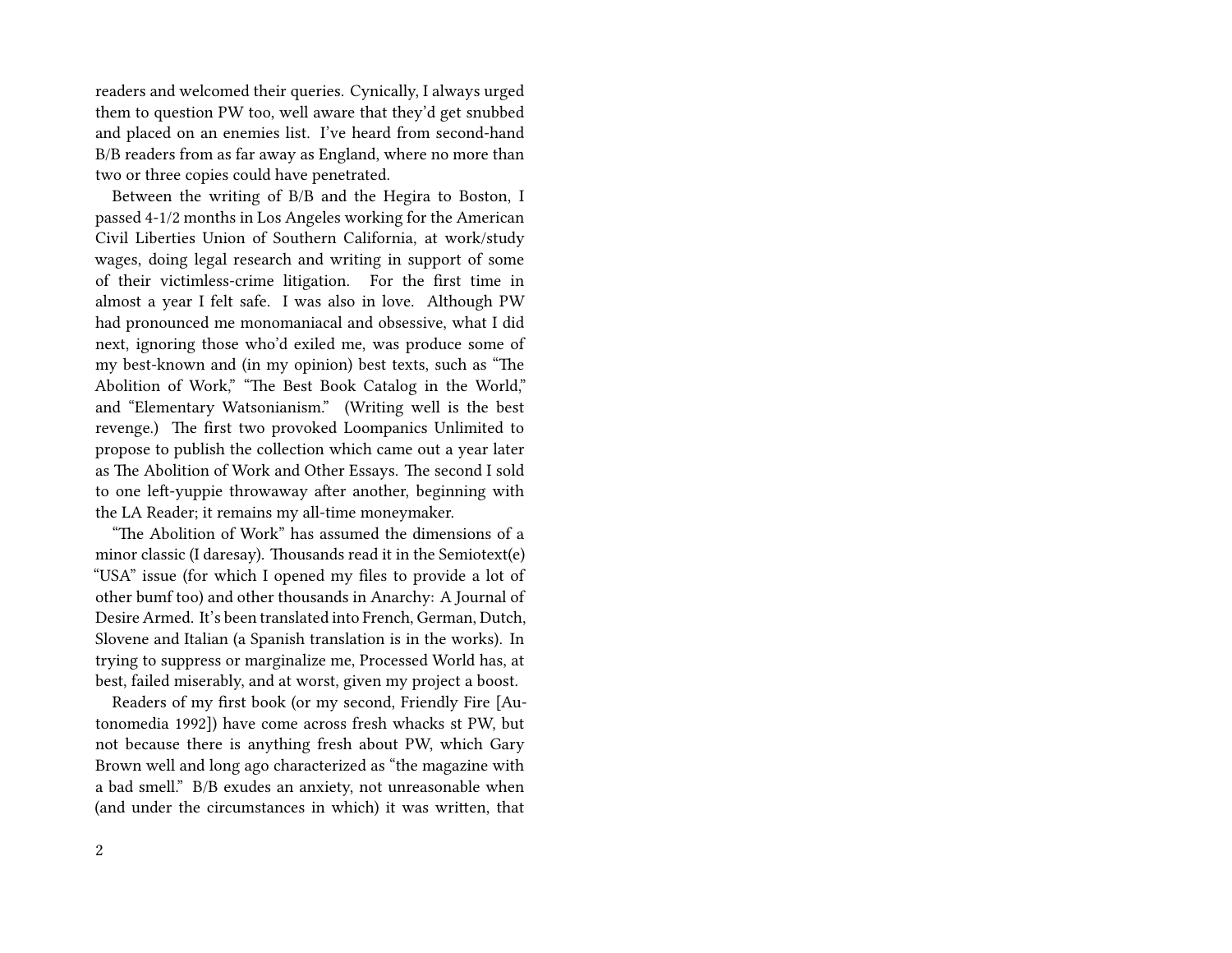out my help. My personal life did receive a staggering blow when Donna "Bride of Bobzilla" Kossy left me in 1987. I'm still not entirely recovered. But I have endured. Most of the materials in my books Friendly Fire and Beneath the Underground date from recent years. The graduate education aborted by PW terrorism I have resumed elsewhere. I'm still poor, but no poorer than usual. I've had the satisfaction of meeting many creative people who were only names to me, if even that, in the Bay Area. They make me feel, more than ever before, a part of something.

the PW drive for local hegemony might prevail. In the event, PW never got out of the leftist ghetto or greatly increased its market share. The myth of the hip, happy-go-lucky dissident office workers still sometimes slithers into print, but it's clear by now that the formula is no more than a maintenance dose. Not even the publication of a greatest-hits coffee-table book, Bad Attitude — which, characteristically, includes (without explanation or apology) the productions of defectors — pulled the PW's out of their stagnant isolation. They are all that they'll ever be, and they aren't much.

If so, of what interest is a book like this? The danger of which it warns (and, in hindsight, exaggerated) is long past. About a year after this book appeared, one of its purchasers, Lawrence — a sometime volunteer at Bound Together Books — came out as the Slasher. Wisely, the PW's left him severely alone. By then Bay Area anti-authoritarians were so polarized that I was not getting any intelligence about the PW's because nobody on either side of the conflict was on speaking terms with anybody on the other. In 1985, Processed World announced it was preparing a rebuttal to this book. Alert to the lesson of the Tar Baby, it never issued one.

If this book is of any lasting interest (except to my biographers) it is as a case study in political pathology. Professing an anti-authoritarian (if unnamed) ideology, college-educated, longstanding residents of as cosmopolitan a metropolis as any in the world, the PW control group nonetheless constructed as introverted and self-referential a cult as Jim Jones did. If the leadership consciously deceived the followers — as this book proves beyond a reasonable doubt — at a higher level it was self-delusive too. Even the victims and critics, myself included, came to share (even as we despised and denounced) the cult's sense of self-importance. Unwittingly we played into their hands, which is why, locally, the PW's triumphed. Even I, who took them so seriously, never took them as seriously as they took themselves.